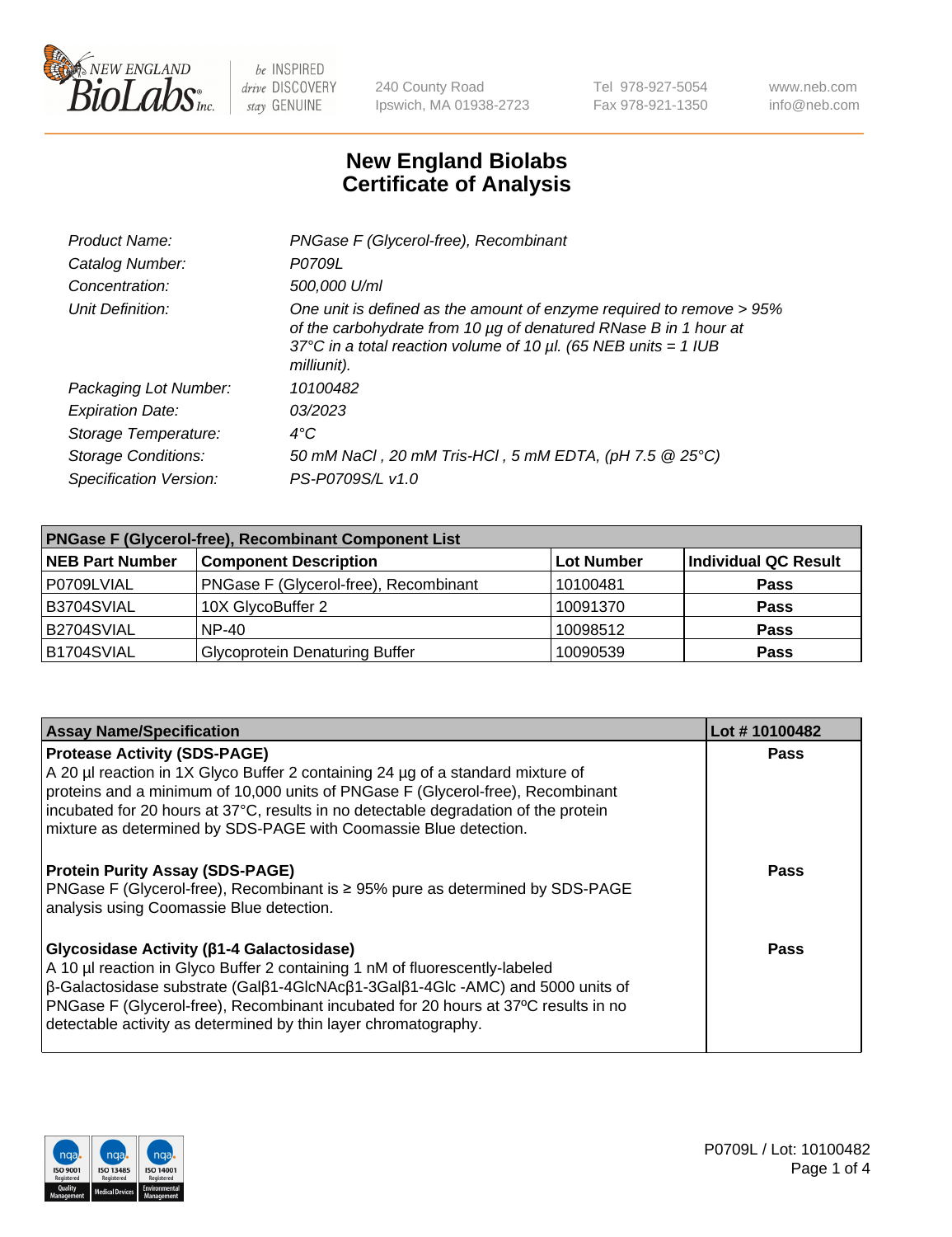

240 County Road Ipswich, MA 01938-2723 Tel 978-927-5054 Fax 978-921-1350 www.neb.com info@neb.com

| <b>Assay Name/Specification</b>                                                                                                                                                                                                                                                                                                                                                                         | Lot #10100482 |
|---------------------------------------------------------------------------------------------------------------------------------------------------------------------------------------------------------------------------------------------------------------------------------------------------------------------------------------------------------------------------------------------------------|---------------|
| Glycosidase Activity (β1-3 Galactosidase)<br>A 10 µl reaction in Glyco Buffer 2 containing 1 nM of fluorescently-labeled<br>$\beta$ -Galactosidase substrate (Gal $\beta$ 1-3GlcNAc $\beta$ 1-4Gal $\beta$ 1-4Glc-AMC) and 5000 units of PNGase<br>F (Glycerol-free), Recombinant incubated for 20 hours at 37°C results in no<br>detectable activity as determined by thin layer chromatography.       | Pass          |
| Glycosidase Activity (β-N-Acetylgalactosaminidase)<br>A 10 µl reaction in Glyco Buffer 2 containing 1 nM of fluorescently-labeled<br>$\beta$ -N-Acetylgalactosaminidase substrate (GalNAc $\beta$ 1-4Gal $\beta$ 1-4Glc-AMC) and 5000 units of<br>PNGase F (Glycerol-free), Recombinant incubated for 20 hours at 37°C results in no<br>detectable activity as determined by thin layer chromatography. | <b>Pass</b>   |
| Glycosidase Activity (β-Mannosidase)<br>A 10 µl reaction in Glyco Buffer 2 containing 1 nM of fluorescently-labeled<br>β-Mannosidase substrate (Manβ1-4Manβ1-4Man-AMC) and 5000 units of PNGase F<br>(Glycerol-free), Recombinant incubated for 20 hours at 37°C results in no detectable<br>activity as determined by thin layer chromatography.                                                       | <b>Pass</b>   |
| Glycosidase Activity (α-Glucosidase)<br>A 10 µl reaction in Glyco Buffer 2 containing 1 nM of fluorescently-labeled<br>α-Glucosidase substrate (Glcα1-6Glcα1-4Glc-AMC) and 5000 units of PNGase F<br>(Glycerol-free), Recombinant incubated for 20 hours at 37°C results in no detectable<br>activity as determined by thin layer chromatography.                                                       | <b>Pass</b>   |
| Glycosidase Activity (α1-6 Mannosidase)<br>A 10 µl reaction in Glyco Buffer 2 containing 1 nM of fluorescently-labeled<br>α-Mannosidase substrate (Μanα1-6Μanα1-6(Μanα1-3)Man-AMC) and 5000 units of PNGase F<br>(Glycerol-free), Recombinant incubated for 20 hours at 37°C results in no detectable<br>activity as determined by thin layer chromatography.                                           | <b>Pass</b>   |
| Glycosidase Activity (α-Neuraminidase)<br>A 10 µl reaction in Glyco Buffer 2 containing 1 nM of fluorescently-labeled<br>α-Neuraminidase substrate (Neu5Acα2-3Galβ1-3GlcNAcβ1-3Galβ1-4Glc-AMC) and 5000 units<br>of PNGase F (Glycerol-free), Recombinant incubated for 20 hours at 37°C results in<br>no detectable activity as determined by thin layer chromatography.                               | <b>Pass</b>   |
| Glycosidase Activity (α-N-Acetylgalactosaminidase)<br>A 10 µl reaction in Glyco Buffer 2 containing 1 nM of fluorescently-labeled<br>α-N-Acetylgalactosaminidase substrate (GalNAcα1-3(Fucα1-2)Galβ1-4Glc-AMC) and 5000<br>units of PNGase F (Glycerol-free), Recombinant incubated for 20 hours at 37°C<br>results in no detectable activity as determined by thin layer chromatography.               | Pass          |
| <b>Glycosidase Activity (β-Xylosidase)</b>                                                                                                                                                                                                                                                                                                                                                              | <b>Pass</b>   |

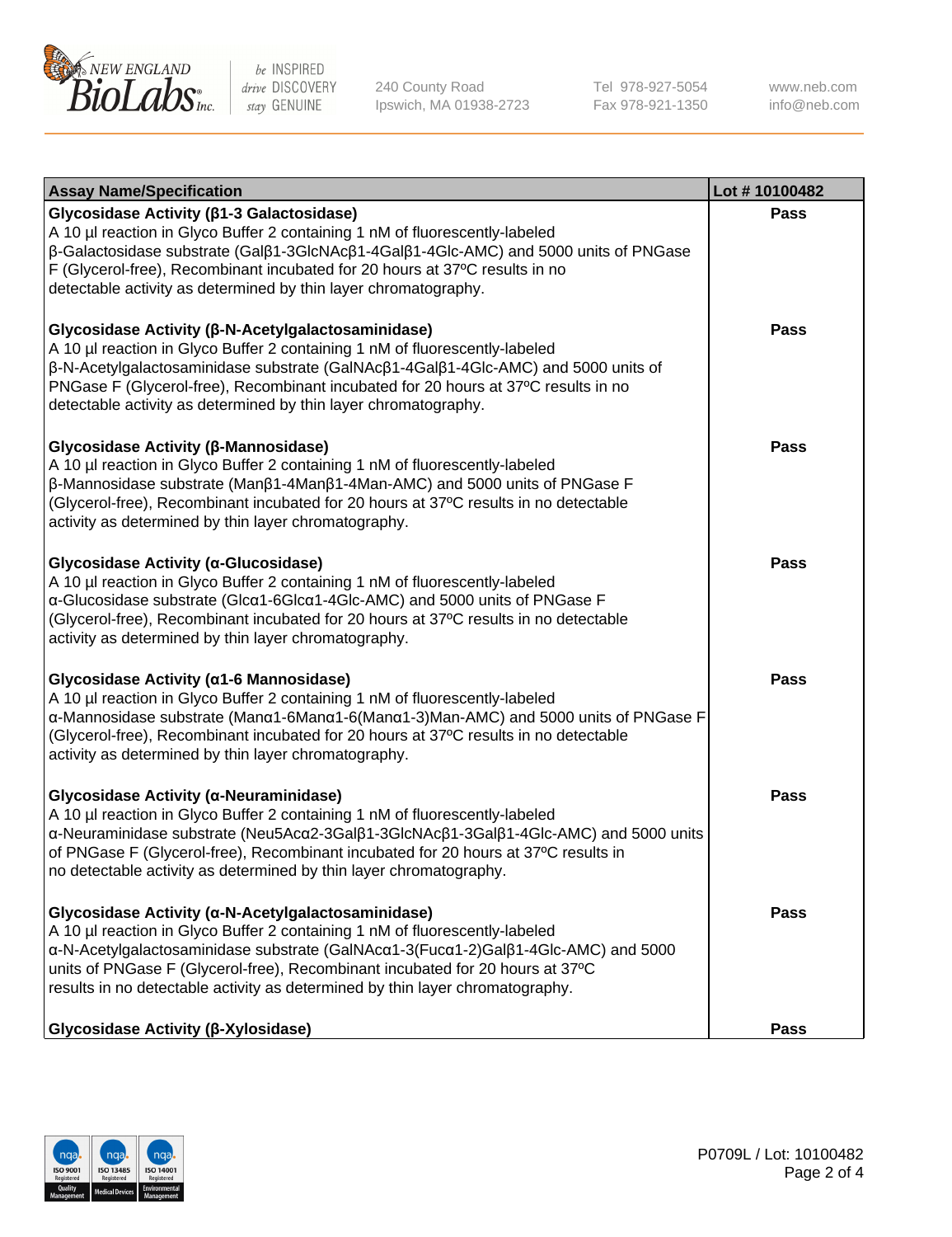

240 County Road Ipswich, MA 01938-2723 Tel 978-927-5054 Fax 978-921-1350

www.neb.com info@neb.com

| <b>Assay Name/Specification</b>                                                                                                                                                                                                                                                                                                                                                    | Lot #10100482 |
|------------------------------------------------------------------------------------------------------------------------------------------------------------------------------------------------------------------------------------------------------------------------------------------------------------------------------------------------------------------------------------|---------------|
| A 10 µl reaction in Glyco Buffer 2 containing 1 nM of fluorescently-labeled<br>β-Xylosidase substrate (Xylβ1-4Xylβ1-4Xylβ1-4Xyl-AMC) and 5000 units of PNGase F<br>(Glycerol-free), Recombinant incubated for 20 hours at 37°C results in no detectable<br>activity as determined by thin layer chromatography.                                                                    |               |
| Glycosidase Activity (β-N-Acetylglucosaminidase)<br>A 10 µl reaction in Glyco Buffer 2 containing 1 nM of fluorescently-labeled<br>β-N-Acetylglucosaminidase substrate (GlcNAcβ1-4GlcNAcβ1-4GlcNAc-AMC) and 5000 units<br>of PNGase F (Glycerol-free), Recombinant incubated for 20 hours at 37°C results in<br>no detectable activity as determined by thin layer chromatography. | <b>Pass</b>   |
| Glycosidase Activity (α1-3 Galactosidase)<br>A 10 µl reaction in Glyco Buffer 2 containing 1 nM of fluorescently-labeled<br>α-Galactosidase substrate (Galα1-3Galβ1-4GlcNAc-AMC) and 5000 units of PNGase F<br>(Glycerol-free), Recombinant incubated for 20 hours at 37°C results in no detectable<br>activity as determined by thin layer chromatography.                        | <b>Pass</b>   |
| Glycosidase Activity (α1-3 Fucosidase)<br>A 10 µl reaction in Glyco Buffer 2 containing 1 nM of fluorescently-labeled<br>α-Fucosidase substrate (Fucα1-3Galβ1-4GlcNAcβ1-3Galβ1-4Glc-AMC) and 5,000 of PNGase<br>F (Glycerol-free), Recombinant incubated for 20 hours at 37°C results in no<br>detectable activity as determined by thin layer chromatography.                     | Pass          |
| Glycosidase Activity (α1-6 Galactosidase)<br>A 10 µl reaction in Glyco Buffer 2 containing 1 nM of fluorescently-labeled<br>α-Galactosidase substrate (Galα1-6Galα1-6Glcα1-2Fru-AMC) and 5000 units of PNGase F<br>(Glycerol-free), Recombinant incubated for 20 hours at 37°C results in no detectable<br>activity as determined by thin layer chromatography.                    | <b>Pass</b>   |
| Glycosidase Activity (α1-3 Mannosidase)<br>A 10 µl reaction in Glyco Buffer 2 containing 1 nM of fluorescently-labeled<br>α-Mannosidase substrate (Manα1-3Manβ1-4GlcNAc-AMC) and 5000 units of PNGase F<br>(Glycerol-free), Recombinant incubated for 20 hours at 37°C results in no detectable<br>activity as determined by thin layer chromatography.                            | <b>Pass</b>   |
| Glycosidase Activity (α1-2 Fucosidase)<br>A 10 µl reaction in Glyco Buffer 2 containing 1 nM of fluorescently-labeled<br>α-Fucosidase substrate (Fucα1-2Galβ1-4Glc-AMC) and 5000 units of PNGase F<br>(Glycerol-free), Recombinant incubated for 20 hours at 37°C results in no detectable<br>activity as determined by thin layer chromatography.                                 | <b>Pass</b>   |
| <b>Glycosidase Activity (Endo F2, F3)</b><br>A 10 µl reaction in Glyco Buffer 2 containing 1 nM of fluorescently-labeled Endo F2,                                                                                                                                                                                                                                                  | <b>Pass</b>   |